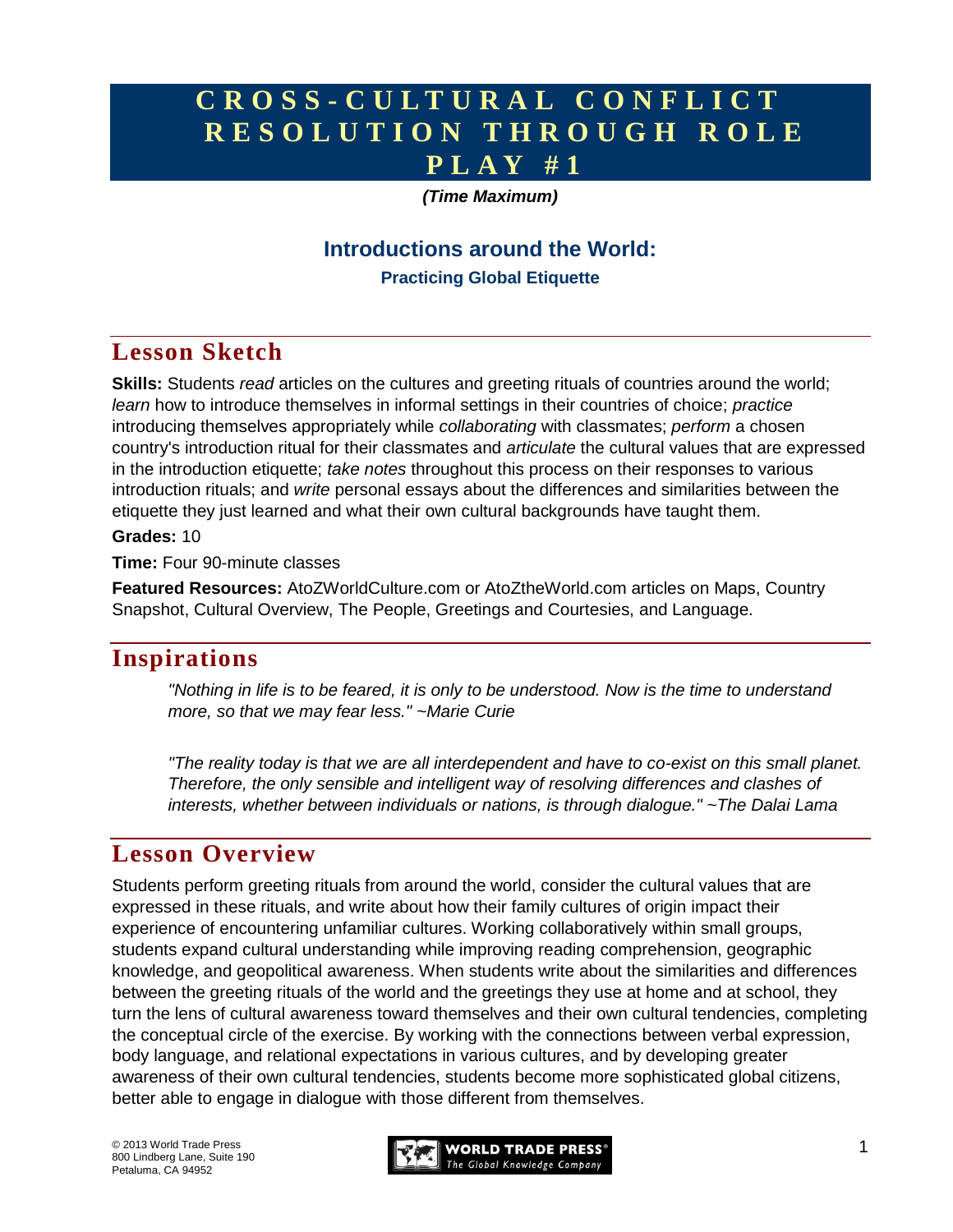# **Lesson Steps**

With small groups, students make a list of countries they are curious about. Students briefly skim articles on those countries to narrow down the list and choose one country to focus on. Students complete a prewriting exercise in which they make some guesses and some predictions about the country they're about to study. Students read a series of articles about a country of interest in order to develop a sense of cultural context, and note how the country's reality is in line with and/or contradictory to their predictions. Students read specifically about how to introduce themselves in their countries of choice, and rehearse introductions within small groups. Based on the country articles' descriptions of etiquette, students reflect on the values expressed in the country's greeting etiquette. Students perform a chosen country's introduction ritual for their classmates, and explain the values that are expressed in this ritual. Following a series of prewrite exercises on family cultures of origin and how these might effect students' experiences with unfamiliar cultures, students write a personal essay about the differences and similarities between the etiquette they just learned and what they've been taught to do at home and at school.

# **Standards Met**

- **1. Common Core State Standards for Literacy in History/Social Studies, Science, and Technical Subjects: College and Career Readiness Anchors for Reading**
	- a. Key Ideas and Details 1, 2
	- b. Integration of Knowledge and Ideas 7
	- c. Range of Reading and Level of Text Complexity 10
- **2. Common Core State Standards for Literacy in History/Social Studies, Science, and Technical Subjects: College and Career Readiness Anchors for Writing**
	- a. Text Types and Purposes 1, 2, 3
	- b. Production and Distribution of Writing 4, 5, 6
	- c. Research to Build and Present Knowledge 7, 8, 9
	- d. Range of Writing 10
- **3. Common Core State Standards for English Language Arts: College and Career Readiness Anchors for Reading**
	- a. Key Ideas and Details 1, 2
	- b. Integration of Knowledge and Ideas 7
	- c. Range of Reading and Level of Text Complexity 10
- **4. Common Core State Standards for English Language Arts: College and Career Readiness Anchors for Writing**
	- a. Text Types and Purposes 1, 2, 3
	- b. Production and Distribution of Writing 4, 5, 6
	- c. Research to Build and Present Knowledge 7, 8, 9
	- d. Range of Writing 10
- **5. Common Core State Standards for English Language Arts: College and Career Readiness Anchors for Speaking and Listening**
	- a. Comprehension and Collaboration 1, 2
	- b. Presentation of Knowledge and Ideas 4, 5, 6
- **6. Common Core State Standards for English Language Arts: College and Career Readiness Anchors for Language**
	- a. Conventions of Standard English 1, 2
	- b. Knowledge of Language 3

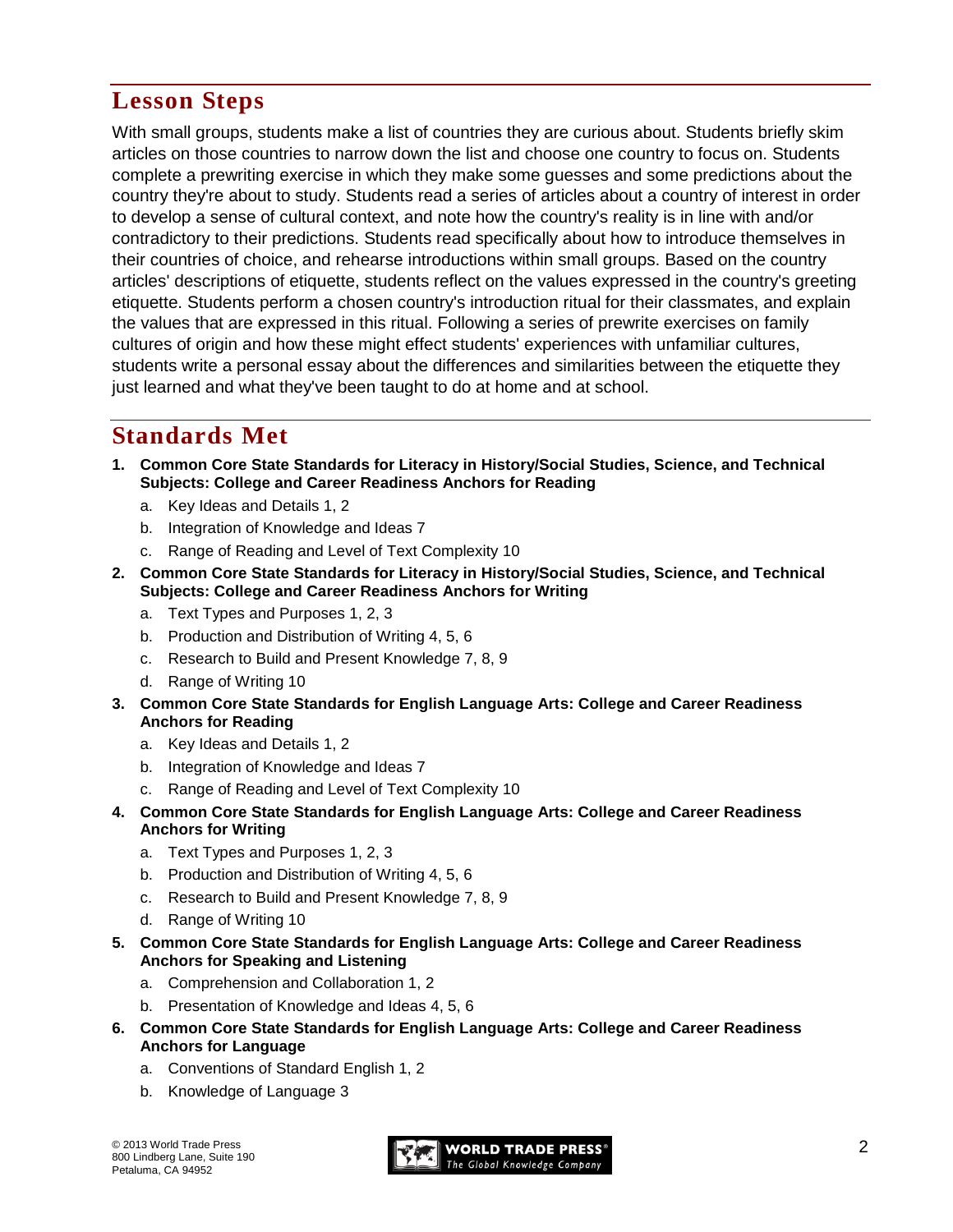- c. **Vocabulary Acquisition and Use 4, 6**
- **7. National Council of Teachers of English (NCTE) Standards for the English Language Arts:** 1, 3, 4, 5, 6, 7, 8, 9
- **8. National Council for the Social Studies (NCSS) National Curriculum Standards for Social Studies:** 1, 2, 3, 4, 5, 7, 9

## **Supplies:**

- Computer access sufficient for students to work in groups of three
- Access to AtoZWorldCulture.com or AtoZtheWorld.com
- Access to online language references like BBC Languages, Omniglot.com, and Forvo.com
- **Dictionaries**
- Notebooks, pens, etc.
- Flashcards for presentation notes

## **Instructional Plan**

### Student Objectives

### **Students will:**

- Improve reading comprehension skills, abstract thinking skills, and speaking/writing skills.
- Increase global awareness by working with texts on world cultures and world history.
- Begin to develop a sense of which languages are spoken in what regions, and have a brief encounter with a language other than English.
- Increase cultural awareness and self-awareness by encountering their own cultural tendencies, and considering how these tendencies condition responses to unfamiliar cultures.
- Improve skills in understanding and presenting complex sequences.
- Collaborate with classmates, encountering and bridging cultural differences within their own groups.
- Practice taking notes and prewriting, then incorporating these incremental steps into a fully realized  $\bullet$ essay.
- Write personal essays about their experiences, considering how their own cultural values conditioned their expectations regarding greeting etiquettes.
- Become more sophisticated global citizens able to engage in dialogue with those different from themselves.

### Session One

## **Teacher Introduction**

- Introduce students to the idea that "polite" behavior is different from place to place, because what's considered "polite" is culturally determined.
- Let students know that small class activities will culminate in a performance and a larger writing assignment—those who participate in small preparatory steps along the way will find the performance and the final writing assignment much easier.
- Establish expectations for prewriting and preparatory steps toward the final writing assignment: prewriting is to be taken seriously as a time to generate ideas, but it is not the time to agonize over perfect word choice or perfect spelling. Prewriting is a time to generate, not revise—revision will come later.

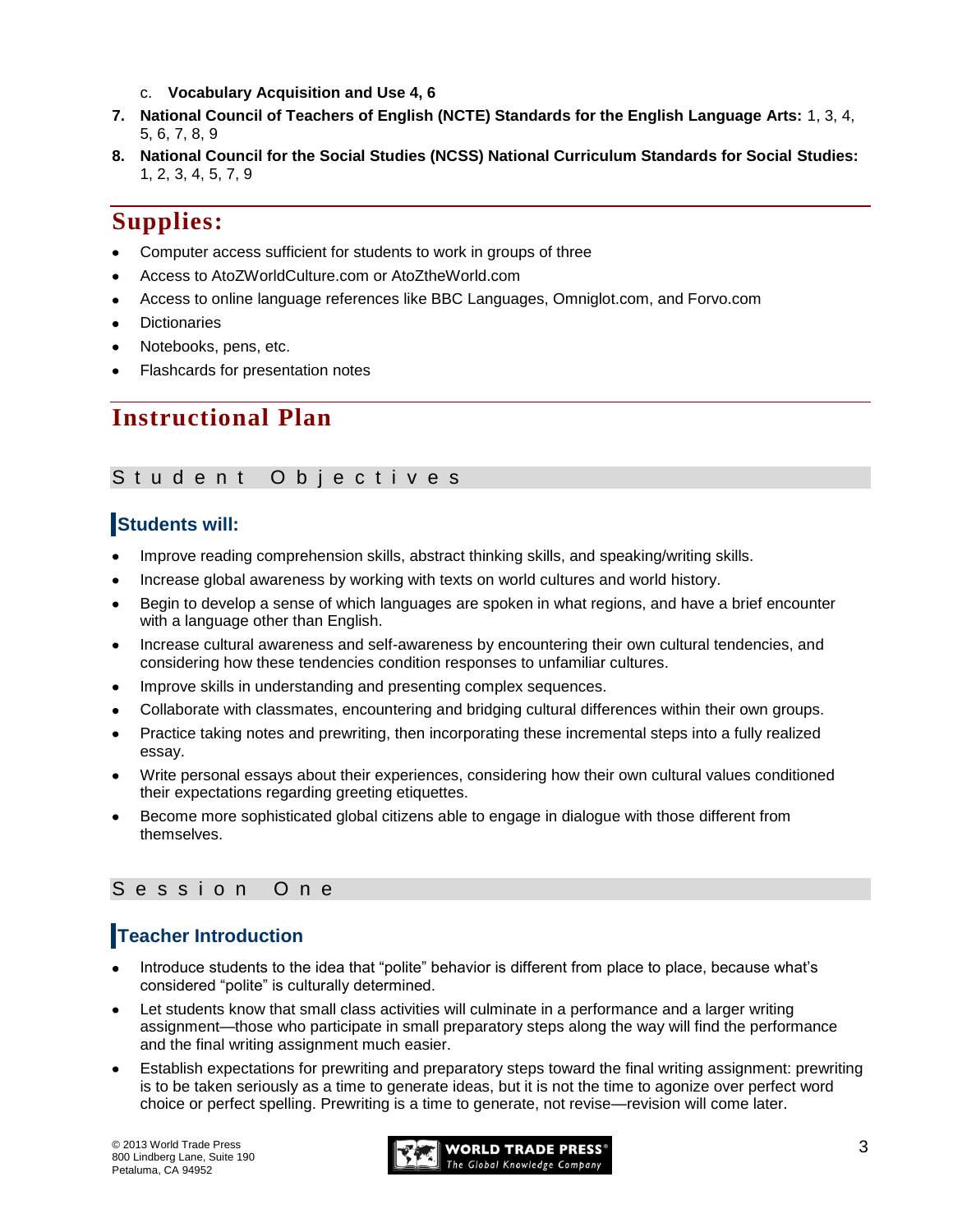- Guide students in forming groups of 3—mixed-gender groups are ideal for this exercise.
- Direct groups to move to shared work stations.
- When students choose what countries they will investigate, encourage groups to cover countries in different regions, vs. covering countries all in the same region. This is helpful because a stronger contrast in greeting behaviors will be experienced by students working on Tanzania, Cambodia, Brazil, and France than by students working on Germany, Austria, Switzerland, and France.

## **Student Directions**

**Which country would you like to visit? Select a country**

- Go to AtoZWorldCulture.com or AtoZtheWorld.com.
- Peruse list of countries.
- Identify three countries you are curious about. Skim materials for these countries: get a quick sense of where the country is, who lives there, and whether you are curious about the place.
- Choose one country to mentally visit for this exercise.

#### **Learn about your chosen country: Comparing expectations to reality**

- Go to Maps—understand where country is.
- Place your bets: Pre-writing #1
	- Based on this country's location, what are your expectations regarding the culture? In what language/s do you guess that people greet each other? Do you guess that most residents have their roots in this country, or do you expect a large recent immigrant population? Do you expect that most residents are of the same ethnic background and religion, or do you expect a high degree of ethnic, religious, linguistic, and cultural diversity in this place? What do you suppose is important to residents of this country? Do you imagine an intricate ritual of greeting, or a loose, laid-back greeting style? What role do hierarchy and social status play in the culture's greeting rituals? Do you expect that greeting etiquette will be different depending upon social status, gender, age, or degree of relationship? Do you expect those of different cultural backgrounds within the country to greet each other differently? Any specific gestures or words you expect to see in their greetings?
- Read the articles Country Snapshot, Cultural Overview, and The People.
- Place your bets: Pre-writing #1A
	- So far, how do your guesses before reading compare to the lives of this country's citizens? What is as you expected, and what surprises you?
- Read the article Greetings and Courtesies. Pay special attention to the sections "General," "Informal Greetings," "Conversation Topics," and "Taboos."
- Place your bets: Pre-writing #1B
	- What surprises you so far about the ways in which people greet each other? What is in line with the expectations you wrote about earlier?

### S e s s i o n T w o

## **Teacher Introduction**

- Reconvene groups and remind students that these reading and prewriting exercises are building toward a performance and a writing assignment—both of which will be easier to complete if a good-faith effort is made on the preparatory steps.
- Try to keep student groups moving on pace with each other—when the first groups get to the vocabulary practice steps, the volume level in the room will rise, which could be distracting to those trying to read and write. Similarly, script writing is bound to be an animated activity.

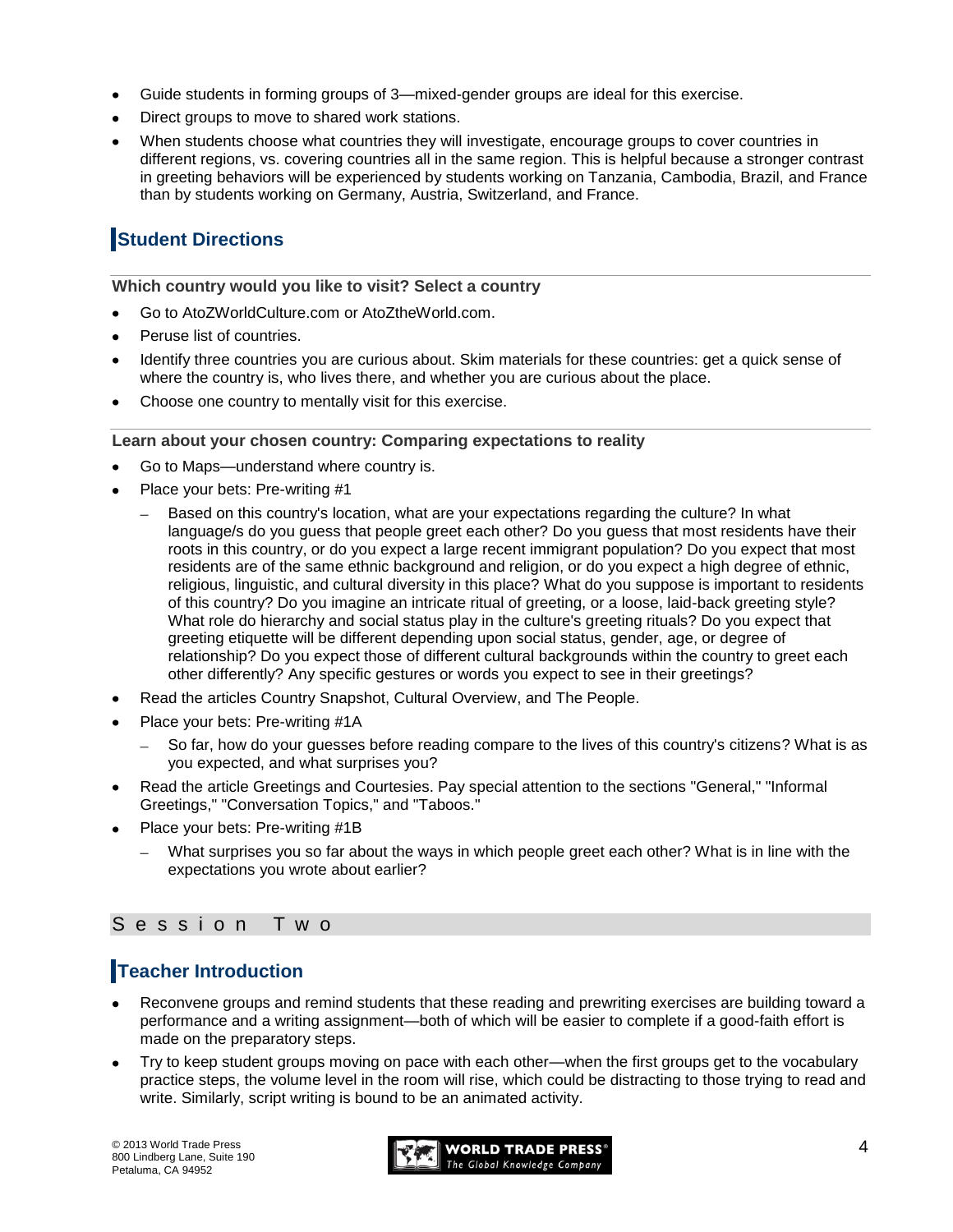When students arrive at the step of learning the vocabulary of their chosen countries, assist as necessary with finding the supplemental Web materials and audio files for word pronunciation that are listed in the Supplies section.

## **Student Directions**

#### **Understanding cultural values**

- Return to the Informal Greetings section of Greetings and Courtesies. Observe the etiquette variations in your country.
	- $\equiv$ With your group, take notes: Does the nature of polite behavior vary depending on social class? Age? Gender? Degree of relationship between speakers (family members vs. people meeting for the first time)? Religion? Language? Region? Some combination of these factors? Other factors?
- Working together with your group, revisit the Greetings and Courtesies article looking for value words that connect to greeting behaviors.
	- Look for words like: egalitarian, authoritarian, patriarchal, matriarchal, respectful, polite, outgoing, welcoming, hospitable, private, reserved, open, laid-back, cautious, etc.
	- With your group, take some notes about what you think is important to people's relationships in this country, based on what they prioritize in their greeting etiquette (you'll use these notes later to write a short presentation to your classmates). Do people more highly value maintaining differences in social status, or putting everyone on the same footing? Recognizing differences in age? Recognizing differences in professional status? Recognizing family relationships? Expressing concern for and interest in all the members of each other's families?

#### **Learning greeting vocabulary**

- Return to the article Greetings and Courtesies. What sense can you make of the words in language/s other than English presented in the Informal Greetings so far? With your group, take a guess aloud as to how these greetings sound when spoken.
- Go to Language. In the Essential Terms glossary, use the phonetic guide to refine your pronunciation of greeting words for Informal Greetings. Practice greeting words aloud with your group. For further assistance, visit BBC Languages online, Omniglot.com, or Forvo.com to download sound files of common words and expressions. For example, Google "Omniglot useful Icelandic phrases" or "Forvo Icelandic pronunciation" to reach these audio files.

#### **Write the script; Rehearse**

- Choose three scenarios to demonstrate for the class. For example, in Belgium, greetings vary based on region, language, and gender, so a group working on Belgium might demonstrate greetings between:
	- Two French-speaking women who've never met before  $\equiv$
	- Two French-speaking women who are close friends  $\equiv$
	- A Flemish-speaking man and Flemish-speaking woman who have never met before
- Using the Informal Greetings section of Greetings and Courtesies as your guide, prepare to demonstrate how the people in your three scenarios encounter each other.
- For each scenario, your team will divide into two actors and one narrator.
- Let's envision the completed performance, then back up and take the steps to get there one at a time. Here's what you're aiming for:
	- The narrator will describe the scenario—"Two French-speaking women, close friends from school who haven't seen each other in years, run into each other at their neighborhood bakery"—and then the two actors will demonstrate the appropriate greeting. When the two actors have demonstrated the greeting once, the narrator will read an explanation of the cultural values expressed in the greeting ritual (see your group's notes on the value words in the Greetings and Courtesies article), and then the actors will repeat their demonstration of the greeting.

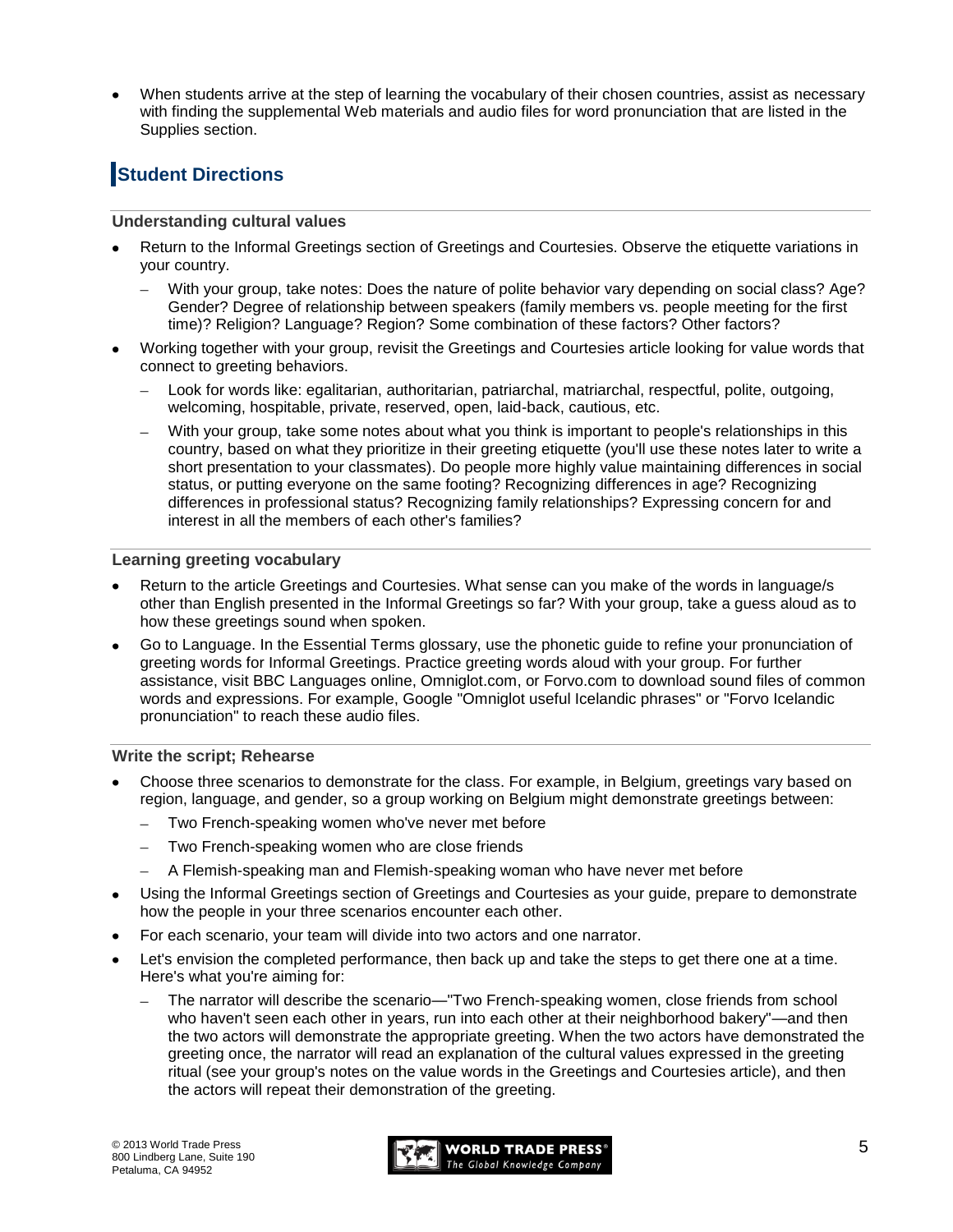- Breaking it down into steps:
	- Identify your three greeting scenarios.  $\equiv$
	- Identify which team members will be actors, and which narrators, for each scenario.  $\equiv$
- Working together as a group, using flashcards or another note taking method that will work for a presentation, write out the appropriate greeting lines for the actors in their parts for each of the three scenarios.
- Working together as a group, referring to the Greetings and Courtesies article, write two to three sentences for the narrator to speak in explanation of each scenario. For example, if working on Nepal: The narrator might mention that the namaste greeting, which involves placing the hands together before the chest and bowing slightly with a smile, shows the regional preference for a greeting that establishes personal connection without physical contact. This deeply reverent greeting shows a strong cultural value of respect, especially for elders—younger people are expected to address the eldest at a gathering first.
- Rehearse your three scenarios, complete with the narrator's explanation of the scenario and the narrator's explanation of the values shown in the scenario, until you are comfortable with the words and gestures you have learned, and the group can perform the demonstration smoothly.

## **Teacher Introduction**

- Lead a sensitive discussion regarding cultural comfort and discomfort, and possible responses to unfamiliar behaviors.
- Set some ground rules for expressing those responses appropriately.
- Direct students to note their responses to learning about unfamiliar cultural practices using the list of cues below.
- Oversee student performances.  $\bullet$

## **Student Directions**

### **Context of Cultural Comfort and Discomfort**

When we encounter things that are unfamiliar to us, such as behaviors that diverge from our own cultural training, we may experience various emotions and sensations. Some people feel queasy when encountering unfamiliar behavior; others may feel intensely curious, even euphoric. As you witness your classmates' performances of various greeting rituals, note your physical and emotional responses.

Physical responses could include: elevated pulse sweating queasiness feeling shaky or disoriented feeling euphoric

Emotional responses could include feeling: curious excited

uncomfortable

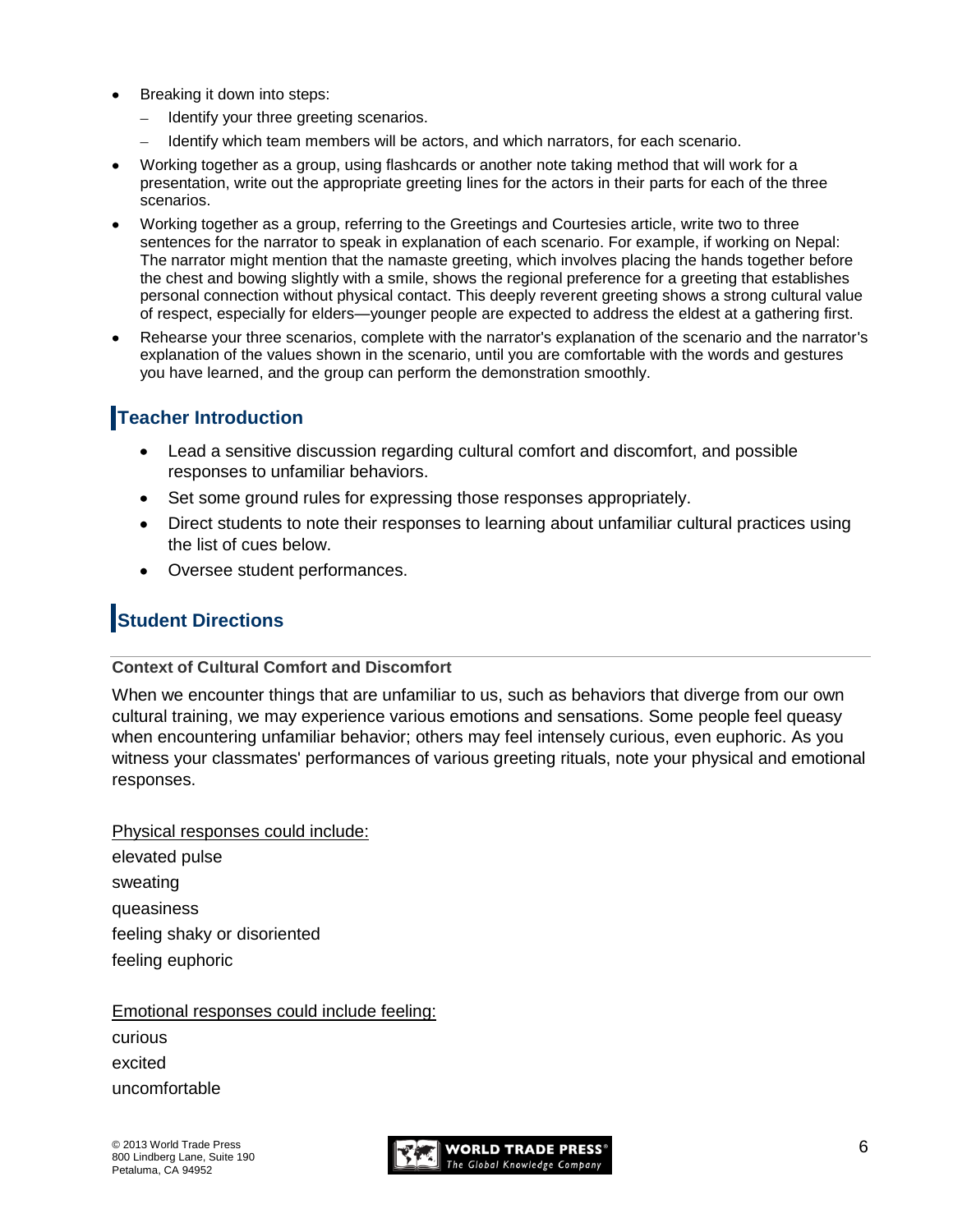offended amused bored relaxed comfortable inspired frightened alarmed surprised startled joyful

### **Perform & Observe**

Each group performs its greeting ritual in turn. The event sequence is:

- Narrator introduces scenario (old friends run into each other at bakery)  $\bullet$
- Actors perform the greeting
- Audience takes reflective notes: Of the physical and emotional responses noted in the list above, which do you experience when you observe this greeting ritual? Or what other physical or emotional responses do you experience when you observe this greeting ritual?
- Narrator explains the cultural values expressed in the greeting
- Actors perform the greeting a second time
- Audience takes reflective notes: What do you experience physically and emotionally the second time you witness the greeting? Is this different from the first time? Do you think your experience is impacted by understanding the values expressed by the greeting? How and why?
- When all groups have performed their greetings, all take a moment to reflect in writing.
- Pleasant & Unpleasant Responses to Unfamiliar Cultures: Prewrite #2
	- $\circ$  Note which customs seem especially appealing to you. Why do you think these customs draw you the most?
	- $\circ$  Note which customs, if any, are associated with a negative emotional response for you, those that you feel uncomfortable or offended when watching. Why do you think that these negative emotional responses arise for you?

### Session Three

### **Teacher Introduction**

Remind students of expectations for prewriting.

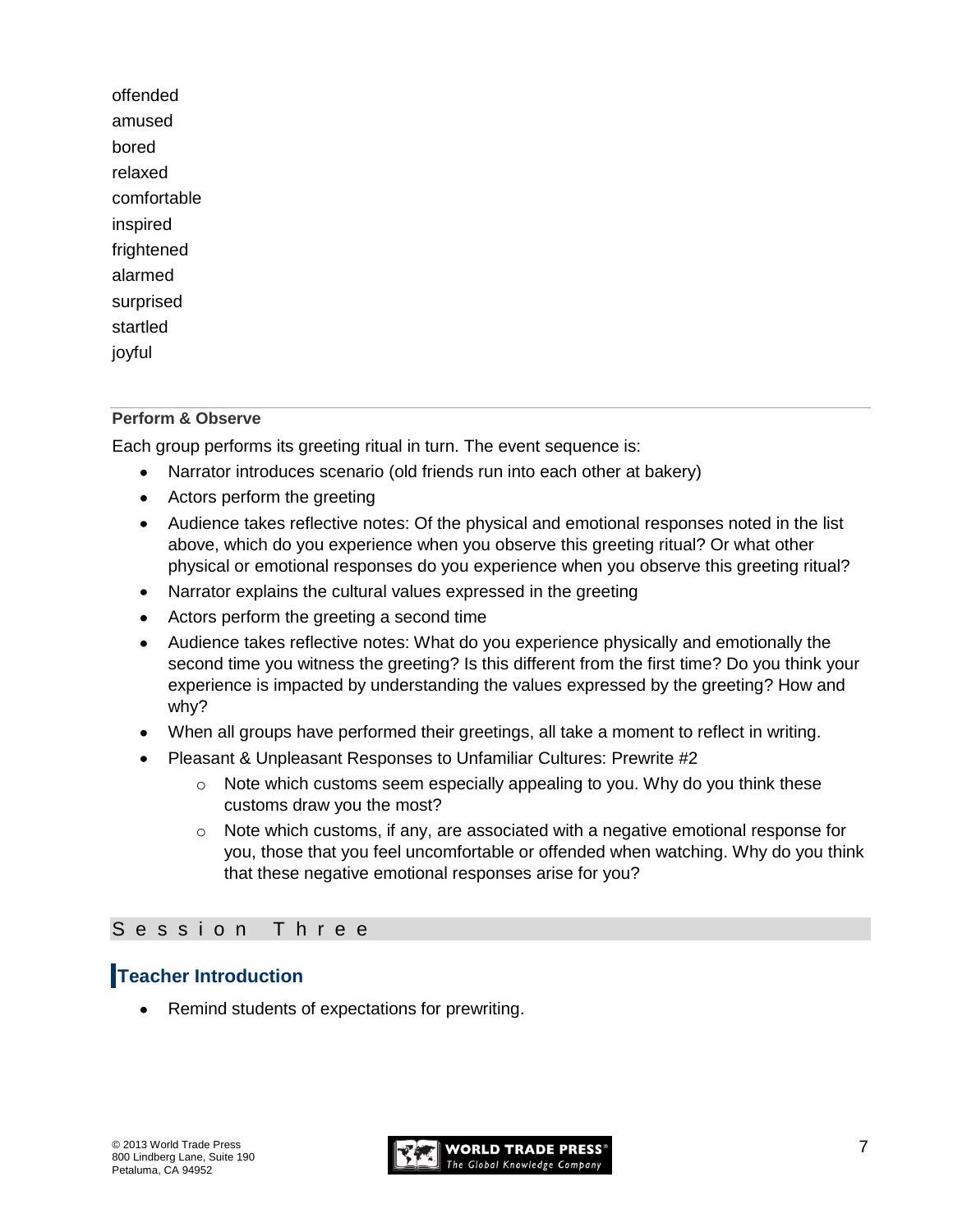## **Student Directions**

### **Blast from the Past: Prewrite #3**

See if you can remember what you were taught as a child about how to meet new people, and how to greet those you already knew. What did you learn? Did you learn it through direct instruction, or just by watching other people? Who taught you, and/or to whom did you look for example? Parents? Older siblings? Grandparents? Aunts and uncles? Family friends? Others? What is the first thing you remember about instructions for meeting and greeting people? How did the instructions you received, whether directly, or indirectly, change over time? What different circumstances or relationships were you instructed (directly or indirectly) to account for in how you interact with people when you meet/greet them? Age? Status? Gender? Family member vs. nonrelative? Other criteria? Did you learn different behaviors, directly and/or indirectly, in your home culture and in your school culture? What are the differences between what you learned at home and what you learned at school? What were you told at home about the reasons for the greeting behaviors that were considered polite? What were you told at school about the reasons for the greeting behaviors that were considered polite? Were you given any reasons for the polite behaviors? If you weren't told what the cultural values behind the behaviors were, could it be that this itself revealed a cultural value, such as *children should obey adults without question*? At home and at school, did what adults told you about appropriate behavior seem to match their behavior?

Write down as much as you remember. Don't worry about writing great prose right now—just get your thoughts down on paper.

### **Connecting Past and Present: Prewrite #4**

Keeping in mind what you just wrote about greetings in your culture growing up at home and at school, and revisiting your notes from the performances as necessary, think on paper about the questions below. Again, no need to write perfect prose right now—just get your thoughts on paper.

- What surprised you most in learning about the country whose greetings you performed? How did you feel when acting out the greetings of another culture? How did you feel physically? What about emotionally?
- For which countries was your experience of watching the second performance of a greeting very different than watching the first performance? Why?
- With which cultures, if any, are you now more comfortable than you were before this exercise? Why?
- With which cultures, if any, are you now less comfortable than you were before this exercise? Why?
- Which of the countries you saw greetings performed for do you think you would be most comfortable traveling to? Moving to? In which culture do you think you would be least at home? Why? How do your cultures of origin, at home and at school, relate to which cultures are more and less comfortable for you to encounter?
- What do you do when you run into a friend you haven't seen in a while? What about when  $\bullet$ you greet your grandparents? What variables affect how you greet people? Age? Family member vs. non-family-member? Old friend or new acquaintance? Gender? Status? Ethnicity? Language? Religion?
- What cultural values are expressed in your own customary greeting style for different kinds of people?

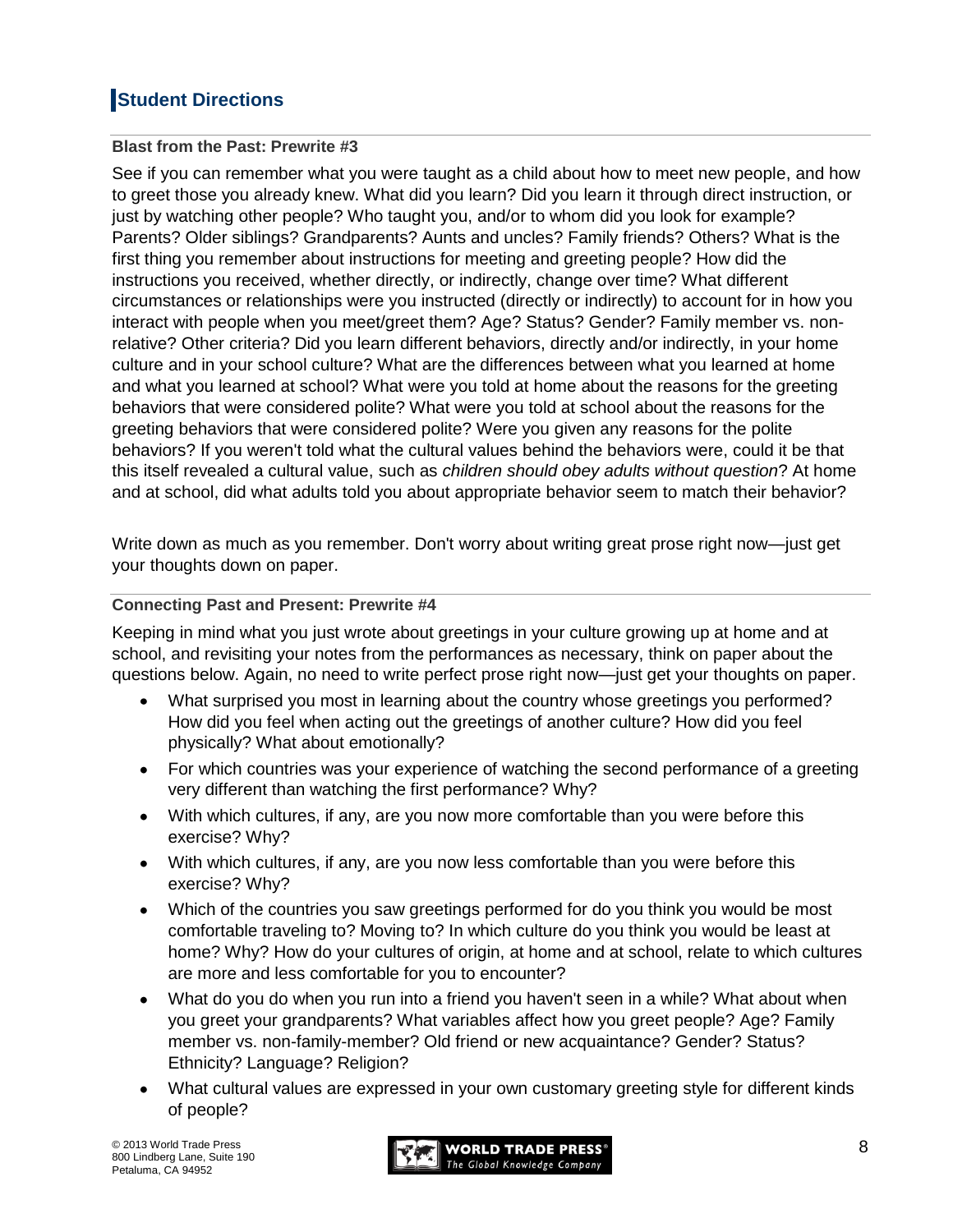Overall, how do you think your own cultural background influenced your encounter with other cultures' ways of meeting and greeting?

## **Teacher Introduction**

To prepare students for small-group discussion, establish or remind students of ground rules for fair, respectful discussion of sensitive issues.

Interpersonal strategies to address include:

- the use of I statements ("I feel freaked out when people are speaking languages I can't  $\bullet$ understand";
- the avoidance of you statements ("You just don't like people from the Middle East");
- the avoidance of labeling and/or name-calling ("You're a hypocrite" or "Those people are weirdos");
- and possibly some conversation about the value of active listening (listening attentively instead of thinking about what to say next while the other person is talking, and demonstrating understanding of the other party's point—"I hear what you're saying . . ." before launching into why you feel differently—". . . but for me it's more like . . .").

## **Student Directions**

### **Comparing Notes with Your Group**

Reunite with your performance group to compare notes from prewrites so far. Identify and discuss some similarities and differences in the cultures of your families of origin, and how these colored your responses to the cultural rituals you've encountered in this exercise.

### S e s s i o n F o u r

### **Teacher Introduction**

Remind students that the final writing assignment is to be completed with the help of all their notes and prewrites from the previous classes. If students get stuck, encourage them to consult their notes and prewrites.

## **Student Directions**

### **Putting It All Together: Personal Essay**

Situation: Imagine that a local newspaper has sponsored a writing contest in which students are asked to submit essays regarding their cultural experiences at school.

Assignment: Write a personal essay in five-paragraph form. Remember that the readers of this essay will not have participated in your classroom exercise, so you'll have to provide the context so that readers can understand the experiences you're describing.